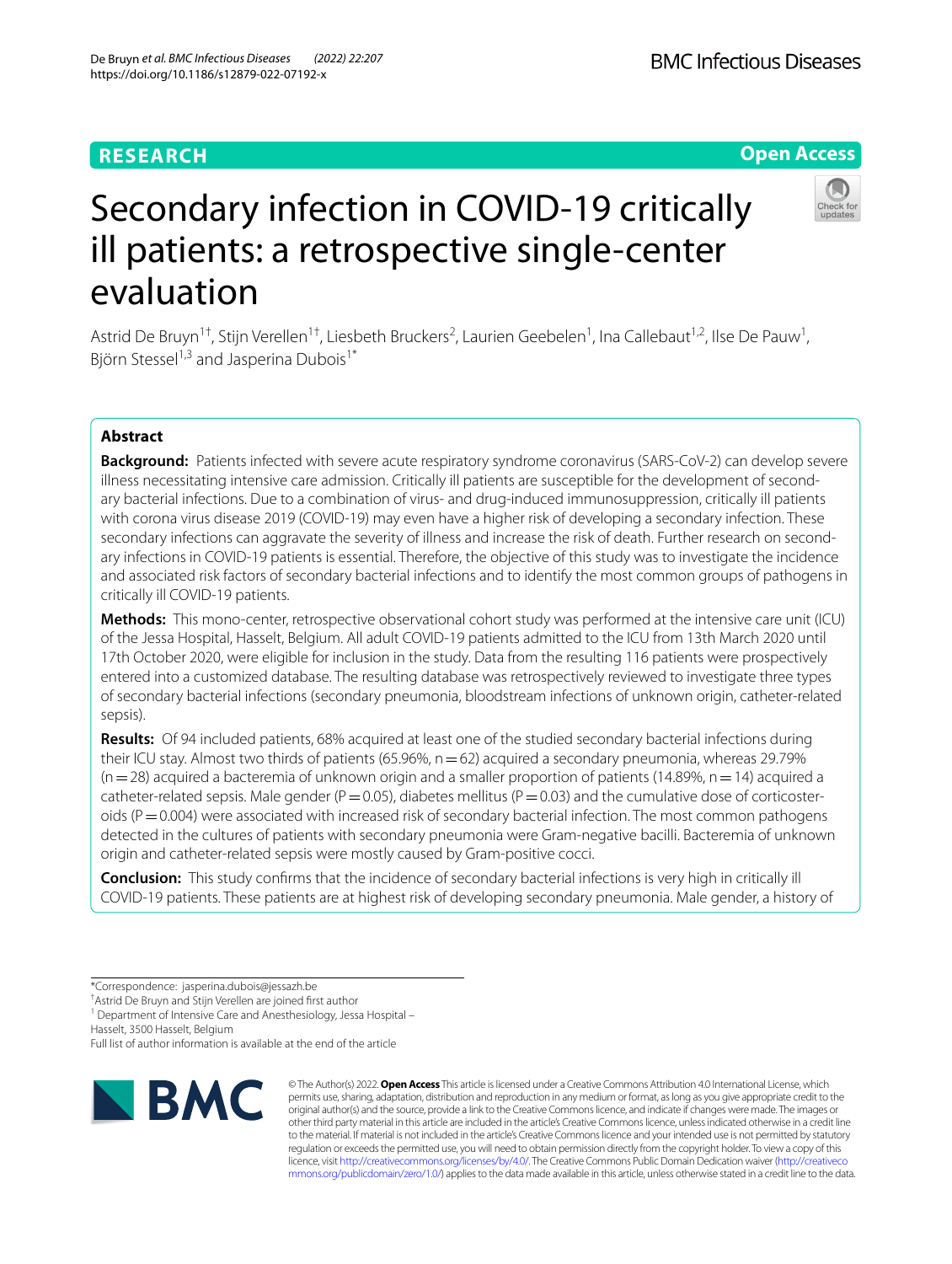diabetes mellitus and the administration of corticosteroids were associated with increased risk of secondary bacterial infection.

**Keywords:** COVID-19, Bacterial infection, Intensive Care Unit

# **Background**

Severe acute respiratory syndrome coronavirus 2 (SARS-CoV-2) is the cause of the ongoing pandemic of coronavirus disease (COVID-19). The spectrum of disease severity of patients infected with SARS-CoV-2 is very wide: from an asymptomatic carrier state to severe lower respiratory tract infection and critical illness with inten-sive care unit (ICU) requirement [[1\]](#page-6-0).

In general, critically ill patients are susceptible for development of secondary bacterial infections such as secondary pneumonia, bloodstream infection of unknown origin, and-catheter related sepsis. It has been suggested that critically ill patients infected with SARS-CoV-2 are even at higher risk of developing secondary infections due to a combination of virus- and drug-induced immunosuppression [[2](#page-6-1)]. Secondary infections may lead to a lower discharge rate and higher mortality rate [\[3](#page-6-2)]. As a result, further research on secondary infections in COVID-19 patients is essential.

In literature, there is a wide variation in reported incidences and outcomes of secondary bacterial infections in critical ill COVID-19 patients. A recent systematic review reported an incidence of secondary infections ranging from 7% up to 51% in critically ill patients infected with SARS-CoV-2  $[4]$  $[4]$ . The most common bacterial complication of COVID-19 was secondary pneumonia including ventilator-assisted pneumonia (VAP). A recent multicenter study described a cumulative incidence of VAP of 50% in patients with COVID-19 admitted to the ICU [\[5](#page-6-4)]. Data on bloodstream infections in critically ill COVID-19 patients are rather scarce. It has been suggested that bloodstream infections are the second most common secondary infection in critically ill COVID-19 patients with incidences ranging from 3.4 to 50%  $[6, 7]$  $[6, 7]$  $[6, 7]$  $[6, 7]$ .

Identifcation of the pathogens most often responsible for the development of secondary infections in critical ill COVID-19 patients generates new possibilities such as individually tailored empiric antibiotic therapy in those patients with early signs of a secondary infection. Furthermore, identifcation of possible risk factors associated with secondary bacterial infections may lead to development of new prevention strategies for secondary infections.

Therefore, the objective of this study was to investigate the incidence and possible risk factors of secondary bacterial infections and to identify the most common groups of pathogens in critically ill patients infected with SARS-CoV-2.

# **Methods**

# **Patients and study design**

This mono-center, investigator-initiated, longitudinal, retrospective observational cohort study was performed at the ICU of the Jessa Hospital, Hasselt, Belgium, after approval by the ethical committee of Jessa Hospital, Hasselt, Belgium on 14th April 2021 (2021-037) and registration on clinicaltrials.gov (NCT04877808). Written informed consent was waived considering the urgent need to collect data on the ongoing pandemic and the retrospective nature of this study. This study is reported according to the STrengthening the Reporting of OBservational studies in Epidemiology (STROBE) statement [[8\]](#page-6-7).

All adult patients, with acute hypoxemic respiratory failure due to diagnosed COVID-19 pneumonia admitted to the ICU of Jessa from 13th March 2020 until 17th October 2020, were eligible for inclusion in the study. In accordance with the World Health Organisation (WHO) protocol [[9\]](#page-6-8), laboratory confrmation of COVID-19 infection was defned as a positive result on polymerase chain reaction (PCR) assays of nasopharyngeal swab samples or on bronchoalveolar lavage. This resulted in the screening of 116 COVID-19 patients admitted to the ICU. All patients were treated according to the COVID-protocol of the Jessa hospital (Additional fle [1](#page-5-0): Appendix), based on the latest insights on COVID-19 at that time point [[10\]](#page-6-9). Data from all patients were prospectively entered into a customized database that included medical history, demographic data, clinical parameters, and laboratory results. Scores of severity of illness, such as APACHE IV scores and Sequential Organ Failure Assessment (SOFA) score, were calculated on ICU admission. The following outcome measures were investigated: ICU mortality, need of mechanical ventilation and length of stay (LOS) in the ICU and hospital LOS. Following completion of the database, the data were retrospectively reviewed.

# **Diagnosis of secondary bacterial infection**

The diagnosis of a secondary bacterial infection was based on clinical symptoms in combination with laboratory analyses. Secondary pneumonia was diagnosed when the patient developed clinical symptoms, positive radiologic signs and had positive laboratory-confrmed culture from the lower respiratory tract  $[4, 5]$  $[4, 5]$  $[4, 5]$  $[4, 5]$ . The diagnosis of blood stream infection of unknown origin was based on clinical symptoms in combination with a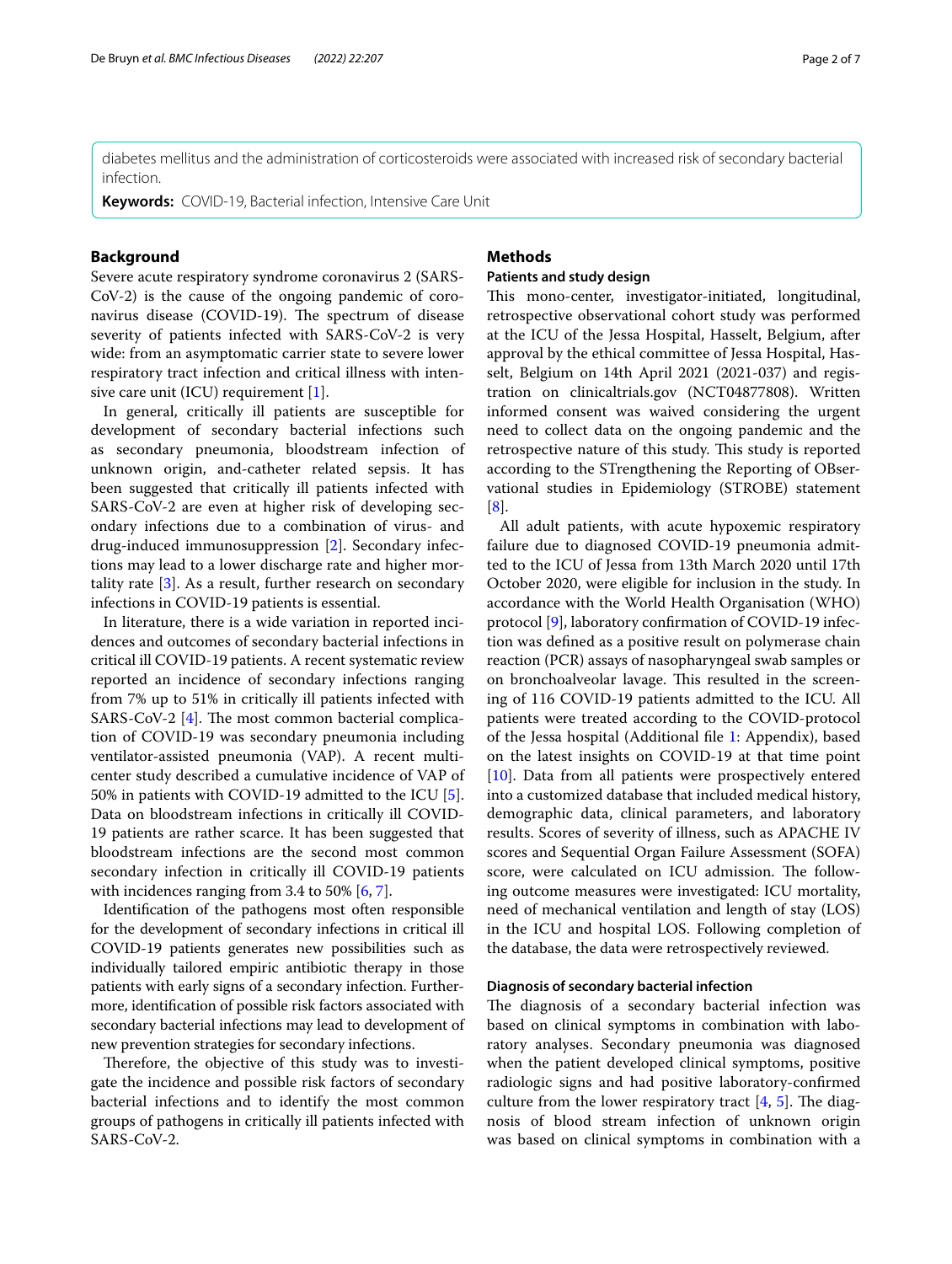### **Statistical analyses**

Continuous data are shown as mean $\pm$ standard deviation (SD) and categorical data are presented as frequencies and percentages. Comparisons between groups were performed with the Student's *t*-tests for normally distributed data and with Mann Whitney U test for not normally distributed data. Categorical variables were analyzed with a Chi-Square test or, if appropriate, with a Fisher's exact test. Univariable logistic regression was used to investigate the association of possible risk factors (age, gender, BMI, diabetes mellitus, hypertension, smoking, APACHE IV score, SOFA score on admission, need for hemodynamic assist device, cumulative dose of corticosteroids administered in the ICU, and other immune suppressive therapies) and the acquisition of a secondary bacterial infection. A P-value < $0.05$  was considered statistically significant.

# **Results**

A STROBE fow chart depicting exclusion and inclusion of patients is shown in Fig. [1](#page-2-0)

In total, 22 patients were excluded. This resulted in data of 94 patients for fnal analysis.

# **Baseline characteristics**

Baseline characteristics stratifed for the occurrence of secondary infections are presented in Table [1.](#page-3-0)

#### **Outcome measures**

Outcome measures of the study population are pre-sented in Table [2.](#page-3-1) There is a significant longer ICU stay  $(P<0.001)$ , longer hospital stay  $(P<0.001)$ , and longer need of mechanical ventilation (P < 0.001) in the cohort of patients diagnosed with a secondary bacterial infection.

#### **Incidence of secondary bacterial infection**

The incidence of all three different types of diagnosed secondary bacterial infections is visualized in Fig. [2](#page-4-0). More than two third of included patients  $(n=64, 68.1\%)$ suffered from at least one of three predefined secondary bacterial infections (secondary pneumonia, bloodstream infection of unknown origin, catheter-related sepsis). Secondary pneumonia was the most frequently diagnosed secondary infection ( $n=61$ , 64.9%). In 35 (57.4%) patients diagnosed with secondary pneumonia, the lung was the only secondary infection site. Blood stream infection of unknown origin was diagnosed in 28 (29.8%) patients. A smaller proportion of patients  $(14.9\%, n=14)$ acquired a catheter-related sepsis. Only 30 patients (31.9%) did not acquire one of the previous described secondary infections and 27 (28.7%) patients acquired more than one secondary infection.

# **Risk factors associated with the acquisition of a secondary infection**

Univariate regression analyses showed that only male gender (P=0.05), diabetes mellitus (P=0.03), and the treatment with corticosteroids were associated with a higher likelihood of acquiring a secondary bacterial infection  $(P=0.004)$  (Table [3\)](#page-4-1).

<span id="page-2-0"></span>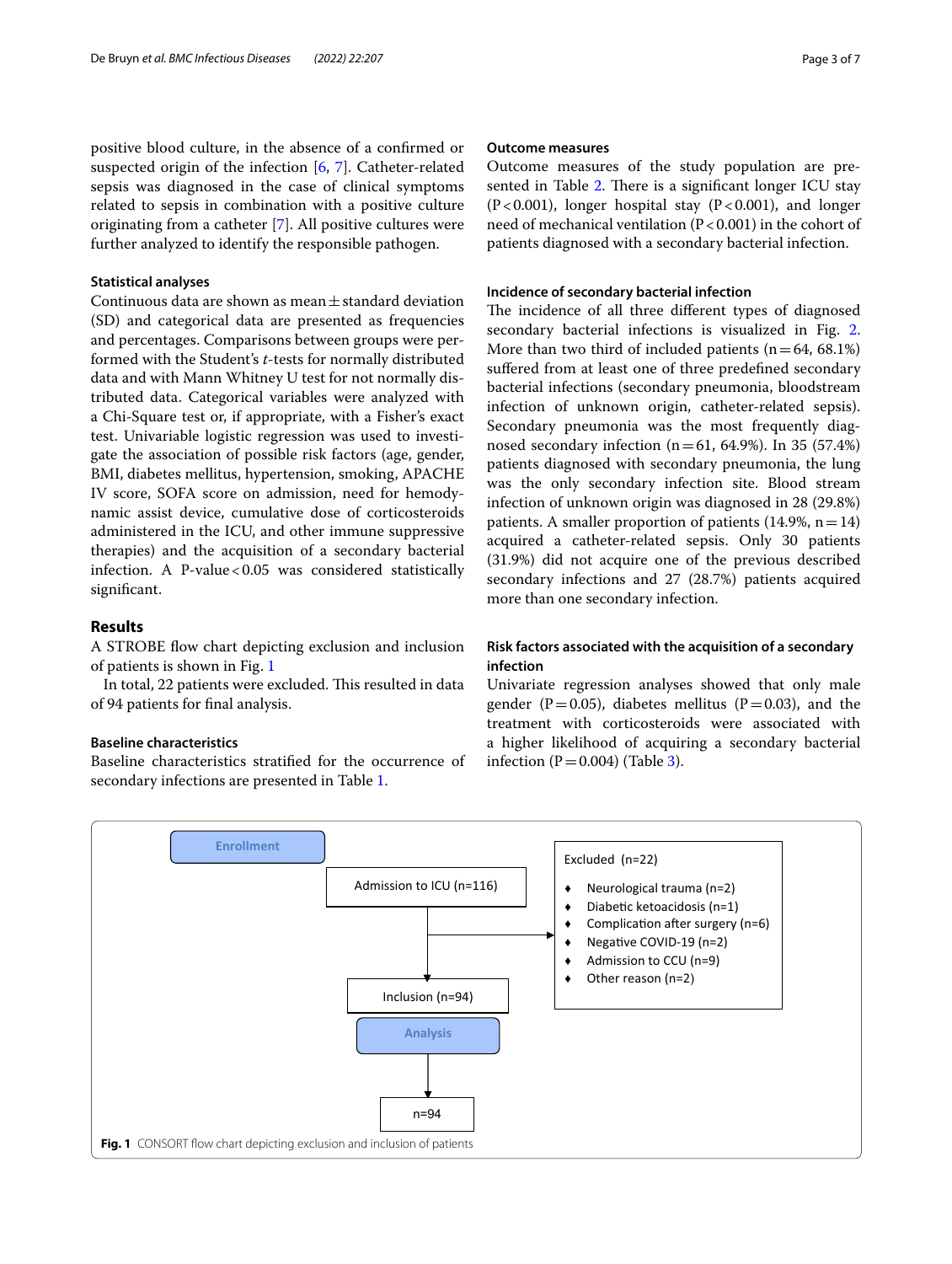| <b>Total study cohort</b><br>$n = 94$                                                       | No secondary infection<br>$n = 30$     | <b>Secondary infection</b><br>$n = 64$ | P value      |
|---------------------------------------------------------------------------------------------|----------------------------------------|----------------------------------------|--------------|
| Baseline characteristics                                                                    |                                        |                                        |              |
| Age (years)                                                                                 | $71.43 \pm 9.65$                       | $67.92 \pm 10.86$                      | 0.13         |
| BMI ( $kg/m2$ )                                                                             | $26.99 \pm 6.68$                       | $28.09 \pm 5.63$                       | 0.99         |
| Gender (male)                                                                               | 13 (43.3%)                             | 42 (65.6%)                             | 0.04         |
| DNI code                                                                                    | $9(30.0\%)$                            | $6(9.4\%)$                             | 0.01         |
| No DNI code                                                                                 | 21 (70%)                               | 58 (90.6%)                             |              |
| Co-morbidities                                                                              |                                        |                                        |              |
| Smoking                                                                                     | $1(3.3\%)$                             | 3(4.7%)                                | 0.75         |
| Reumatological disease                                                                      | 4 (13.3%)                              | 4(6.3%)                                | 0.25         |
| Obesity                                                                                     | $9(30.0\%)$                            | 22 (34.4%)                             | 0.67         |
| Arterial hypertension                                                                       | 22 (73.3%)                             | 36 (56.3%)                             | 0.11         |
| Diabetes mellitus                                                                           | 14 (46.7%)                             | 18 (28.1%)                             | 0.07         |
| Severity of illness<br>$PaO2/FiO2$ at admission<br>Worst PaO <sub>2</sub> /FiO <sub>2</sub> | $126.5 \pm 108.5$<br>$103.4 \pm 90.16$ | 149.0 ± 158.6<br>$91.26 \pm 60.91$     | 0.44<br>0.73 |
| <b>APACHE IV score</b>                                                                      | $50.1 \pm 16.7$                        | $47.0 \pm 15.9$                        | 0.97         |
| SOFA score                                                                                  | $5.2 \pm 3.4$                          | $4.5 \pm 3.2$                          | 0.20         |

#### <span id="page-3-0"></span>**Table 1** Baseline characteristics

Data are presented as mean  $\pm$  SD or frequencies (%). A P-value < 0.05 is considered statistically significant

 $*$ p < 0.05

#### <span id="page-3-1"></span>**Table 2** Outcome measures

| <b>Total study cohort</b><br>$n = 94$ | No<br>secondary<br>infection<br>$n = 30$ | <b>Secondary infection</b><br>$n = 64$ | P value |  |
|---------------------------------------|------------------------------------------|----------------------------------------|---------|--|
| Outcome measures                      |                                          |                                        |         |  |
| LOS ICU (days)                        | $5.93 \pm 2.66$                          | $25.00 \pm 19.46$                      | < 0.001 |  |
| <b>DNI</b>                            | $5.11 \pm 1.17$                          | $15.50 + 6.12$                         |         |  |
| Non DNI                               | $6.28 + 3.05$                            | $75.98 + 20.13$                        |         |  |
| LOS hospital (days)                   | $13.56 + 6.83$                           | $38.08 + 26.40$                        | < 0.001 |  |
| <b>DNI</b>                            | $12.33 + 8.29$                           | $77.67 + 7.89$                         |         |  |
| Non DNI                               | $14.10 + 6.26$                           | $39.16 + 27.42$                        |         |  |
| ICU mortality                         | 12 (40.0%)                               | 17 (26.6%)                             | 0.18    |  |
| <b>DNI</b>                            | 8 (66.6%)                                | 3 (17.6%)                              |         |  |
| Non DNI                               | 4 (8.4%)                                 | 14 (82.4%)                             |         |  |
| Mechanical ventilation                | $6(20.0\%)$                              | 46 (71.9%)                             | < 0.001 |  |

Data are presented as mean  $+$  SD or frequencies (%). A P-value  $<$  0.05 is considered statistically signifcant

# **Identifcation of most frequent pathogens**

The identification of different types of pathogenic germs detected in the samples of the diferent infection sites are listed in Table [4](#page-4-2). The most frequent types of pathogens identifed in the cultures of patients with secondary pneumonia were Gram-negative bacilli (82%) followed by Gram-positive cocci (66%), Gram-negative cocci (24%), and Gram-positive bacilli (19%). Furthermore, in 12 patients (19.7%) with a secondary pneumonia, aspergillosis was detected in the cultures from the lower respiratory tractus. The most prevalent pathogens in bloodstream infection of unknown origin were Grampositive cocci (89%) followed by Gram-negative bacilli (32%), Gram-negative cocci (18%), and Gram-positive bacilli (4%). In catheter related sepsis, Gram-positive cocci (79%) were the most prevalent whereas Gram-negative bacilli (36%), Gram-negative cocci (14%) and Grampositive bacilli (7%) were less common.

# **Discussion**

In this observational cohort study, we observed a very high incidence of 68% of secondary infections in critically ill patients infected with SARS-CoV-2. Secondary pneumonia (65%) was the most frequently diagnosed secondary infection, followed by bloodstream infection of unknown origin (30%) and catheter-related sepsis (15%). This study suggests that patients suffering from secondary infections may be at higher risk of longer ICU and hospital stay but not of ICU death.

Our results on the high incidence of secondary pneumonia are congruent with other cohort studies investigating secondary pneumonia in critically ill patients infected with SARS-CoV-2 [[11\]](#page-6-10). Remarkably, the observed incidence is threefold higher than the incidence of secondary pneumonia in critically ill patients not infected with SARS-CoV-2 (13.5–23%) [[12](#page-6-11)]. Other respiratory viral infections, such as seasonal/pandemic infuenza, Middle East respiratory syndrome coronavirus and SARS-CoV-1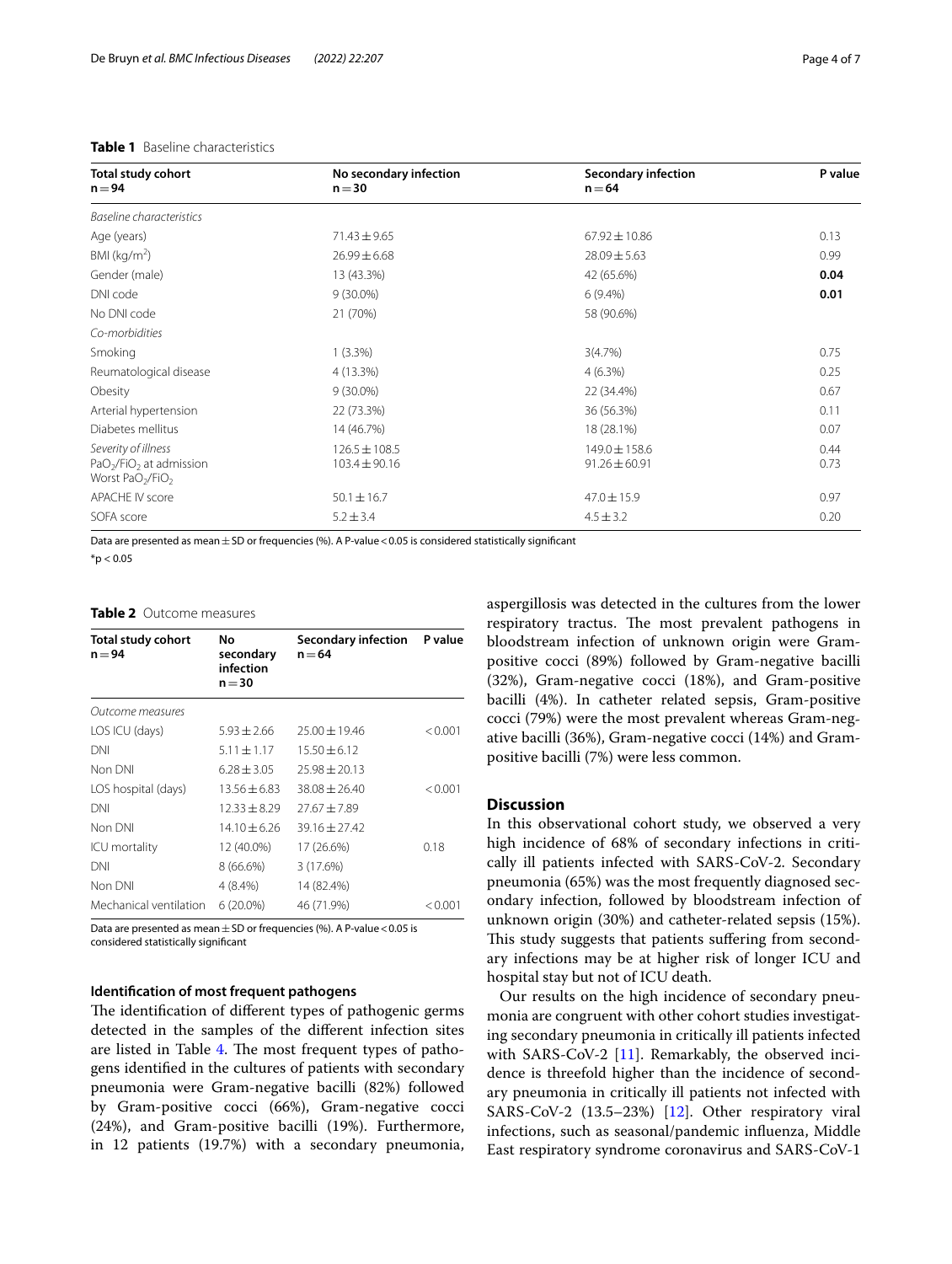



<span id="page-4-1"></span><span id="page-4-0"></span>

| Table 3 Risk factors for the acquisition of secondary infection |  |  |
|-----------------------------------------------------------------|--|--|
|                                                                 |  |  |

| <b>Risk factors</b>                             | $n = 94$         | Odds ratio (95% CI)    | P value |
|-------------------------------------------------|------------------|------------------------|---------|
| Demographics                                    |                  |                        |         |
| Age (years)—median $[1QR]^2$                    | $70(62 - 77)$    | $0.96(0.92 - 1.01)$    | 0.13    |
| Male gender-no. (%)                             | 55 (59%)         | $0.41(0.17-0.99)$      | 0.05    |
| $BM$ —median [IQR] <sup>2</sup>                 | 27.5 (24.2-30.8) | 1.007 (0.926-1.095)    | 0.87    |
| Diabetes mellitus-no. (%)                       | 32 (34%)         | $0.37(0.15-0.91)$      | 0.03    |
| Hypertension-no. (%)                            | 58 (62%)         | $0.48(0.19 - 1.24)$    | 0.13    |
| Smoking-no. (%)                                 | 4(4%)            | $1.12(0.13 - 9.93)$    | 0.92    |
| Characteristics of type and severity of illness |                  |                        |         |
| APACHE IV score-median [IQR] <sup>2</sup>       | $46(35-57)$      | $0.99(0.96 - 1.02)$    | 0.35    |
| SOFA score on admission-median $[IQR]^{2}$      | $3(2-5)$         | $1.14(0.96 - 1.35)$    | 0.13    |
| Hemodynamic assist device-no. (%)               | 4(4%)            | 4.54 (0.17 - 122.37)   | 0.37    |
| Treatment                                       |                  |                        |         |
| Corticosteroids dose—median [IQR] <sup>2</sup>  | $0(0-384)$       | $1.004(1.001 - 1.007)$ | 0.004   |
| Other immunosuppressive therapies*-no. (%)      | 7(7%)            | $0.59(0.12 - 2.78)$    | 0.50    |

\*Other immunosuppressive therapies included: infiximab, ruxolitinib, bortezomib, mycophenolate mofetil, azacitidine and azathioprine  $*$ p < 0.05

<span id="page-4-2"></span>

| Type of bacteria       | Secondary pneumonia ( $n = 62$ ) | Bacteremia ( $n = 28$ ) | CR-sepsis ( $n = 14$ ) |
|------------------------|----------------------------------|-------------------------|------------------------|
| Gram-positive coccus   | 41 (66%)                         | 25 (89%)                | 11 (79%)               |
| Gram-negative coccus   | 15 (24%)                         | 5 (18%)                 | 2(14%)                 |
| Gram-positive bacillus | 12 (19%)                         | 1 (4%)                  | 1 (7%)                 |
| Gram-negative bacillus | 51 (82%)                         | 9(32%)                  | 5(36%)                 |

are also characterized by a high incidence of secondary pneumonia [\[13](#page-6-12)–[15\]](#page-6-13). Bacterial infections responsible for secondary pneumonia originate from co-pathogens that can be found in the respiratory tract. In literature, it has been suggested that this type of pneumonia in critically ill patients may aggravate severity of illness and increases the risk of death [\[13–](#page-6-12)[17\]](#page-6-14). In this study however, we couldn't detect an increased risk of death in patients sufering from a secondary bacterial infection. It can be deduced from Table [2](#page-3-1) that patients with a DNI code had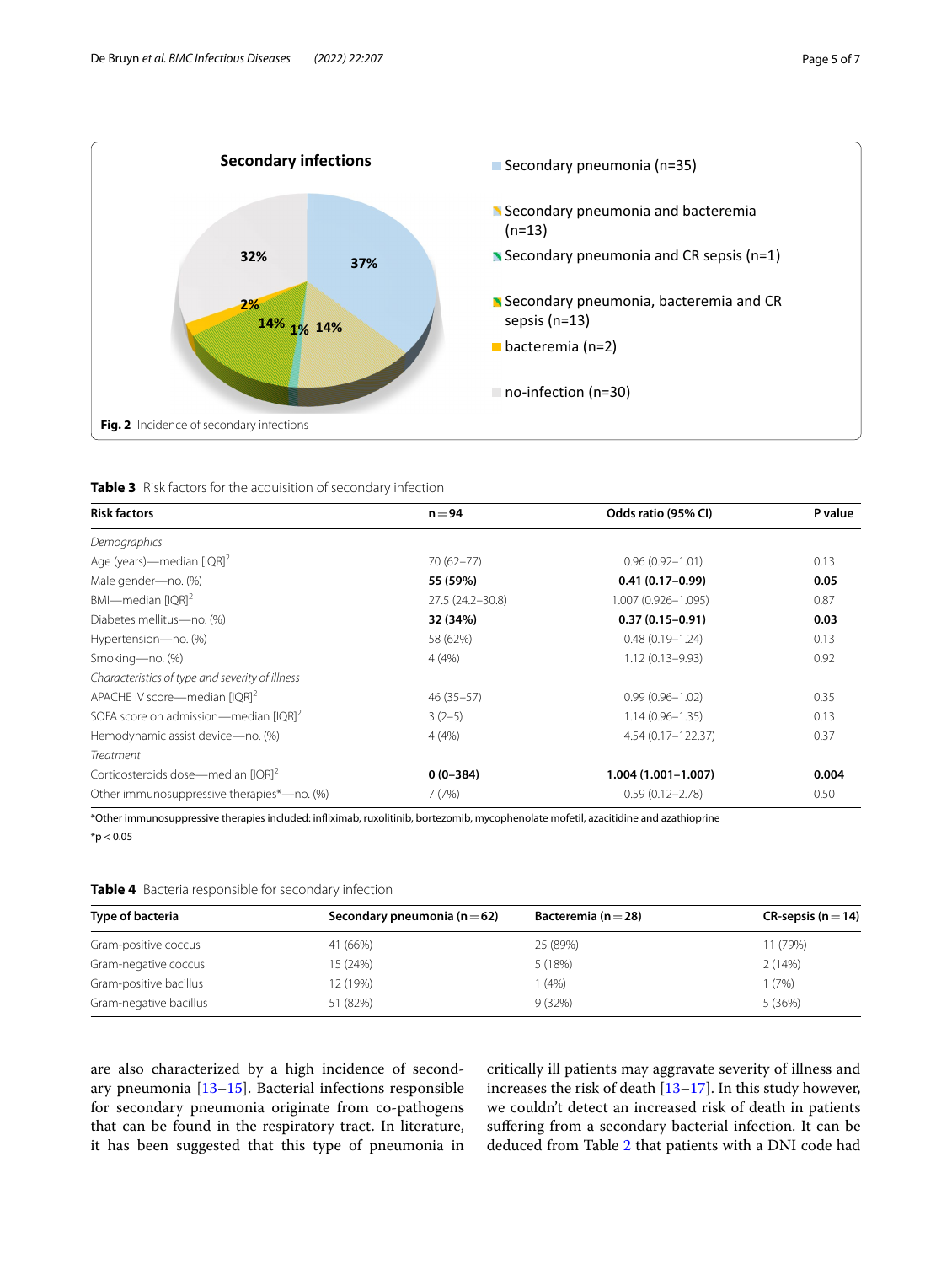a large impact on ICU mortality and other outcome variables. This impact most likely explains why we couldn't detect an association between ICU mortality and acquisition of a secondary infection.

In this study cohort the most common type of pathogens responsible for secondary pneumonia were the Gramnegative bacilli, followed by Gram-positive cocci. This observation is consistent with what we would expect based on literature. A large multicenter study, performed in 36 European ICUs, identifed Gram-negative bacilli, mainly *Pseudomonas auruginosa*, *Enterobacter* species, and *Escherichia coli* as the most common bacteria involved in secondary pneumonia in COVID-19 patients [[5](#page-6-4)].

Besides secondary bacterial pneumonia, patients with a viral pneumonia in general, are prone for the development of invasive pulmonary aspergillosis, which has a negative impact on duration of hospitalization and mortality  $[18]$  $[18]$ . There is some data available, that suggest that critically ill COVID-19 patients have an even higher risk to develop invasive aspergillosis [[19](#page-6-16)]. In this study cohort, the incidence of invasive aspergillosis in patients with a secondary pneumonia was 19.7%. This is in line with other European studies, which report a rate of 20–35% for invasive aspergillosis in critically ill COVID-19 patients with a secondary pneumonia [\[20,](#page-6-17) [21](#page-6-18)].

The incidence of blood stream infection and catheterrelated sepsis was comparable with the incidence of secondary infection in critically ill patients not infected with SARS-CoV-2  $[22]$  $[22]$  $[22]$ . The most common pathogens identifed in blood cultures or catheter cultures from patients with a bloodstream infection or catheter-related sepsis were Gram-positive cocci. This is in line with the fact that *Staphylococcus aureus* is frequent a commensal on the skin and often responsible for blood stream infections and catheter-related infections.

The only identified risk factors associated with the acquisition of a secondary infection were a history of diabetes mellitus, the cumulative dose of corticosteroids administered in the ICU, and male gender. However, the investigated cohort was relatively small, thus it is presumable that other risk factors associated with the acquisition of a secondary infection could not be detected. The first identifed risk factor, diabetes mellitus, is known to increase the incidence and severity of infectious diseases. Previous research indicates that diabetic patients with COVID-19 admitted to an ICU also have a higher reported mortality than non-diabetic patients  $[23]$ . The second factor that was identifed as a possible risk factor was the total cumulative dose of corticosteroids administered in the ICU. This is logical, as corticosteroids are a known suppressor of the immune system. However, because of lack of information on timing, no frm conclusions can be drawn on the temporal association between corticosteroid therapy and secondary infection. Routine administration of corticosteroids was not part of the Jessa protocol at the early stage of this study period and were only administrated according to clinical decision of the attending intensivist.

Common policy was to only start corticoids in patients with signs of refractory systemic infammatory disease without diagnosed secondary infection. Thus, it cannot be ruled out that a third bystander, i.e. more severe COVID-19 disease or pre-existing comorbidities, may have independently increased both cumulative dose of corticoid therapy and risk of secondary infection. Nevertheless, current guidelines advise the administration of corticosteroids to COVID-19 patients treated in the ICU [\[24](#page-6-21)]. Apparently, any possible risk associated with the administration of corticosteroids is outweighed by its positive efect on the course of the infectious disease itself. Male gender was also associated with increased risk of secondary bacterial infection. Obviously, this association might also be elicited by a third bystander.

This study has several limitations. First, the retrospective single-center design and the small number of patients included in this cohort negatively impacts the generalizability of our fndings. Second, due to the small sample, only univariable analyses could be performed. To confrm the described possible associations further research is necessary. Third, information on identification of bacteria on a species level was not always provided by the department of microbiology. Therefore, we chose to present only broad categories of bacteria (Grampositive/negative bacilli/cocci).

# **Conclusion**

This study confirms that the incidence of secondary bacterial infections in critically ill patients infected with SARS-CoV-2 is very high. More specifcally, these patients are at highest risk of developing secondary pneumonia, followed by bloodstream infection of unknown origin and catheter-related sepsis. Male gender, a history of diabetes mellitus and higher dosing of corticosteroids were associated with increased risk of secondary bacterial infection.

#### **Supplementary Information**

The online version contains supplementary material available at [https://doi.](https://doi.org/10.1186/s12879-022-07192-x) [org/10.1186/s12879-022-07192-x.](https://doi.org/10.1186/s12879-022-07192-x)

<span id="page-5-0"></span>**Additional fle 1.** Standard treatment regimen of COVID-19 patients admitted to the ICU.

#### **Acknowledgements**

This study is part of the Limburg Clinical Research Program (LCRP) UHasselt-ZOL-Jessa, supported by the foundation Limburg Sterk Merk, province of Limburg, Flemish government, Hasselt University, Ziekenhuis Oost-Limburg and Jessa Hospital.